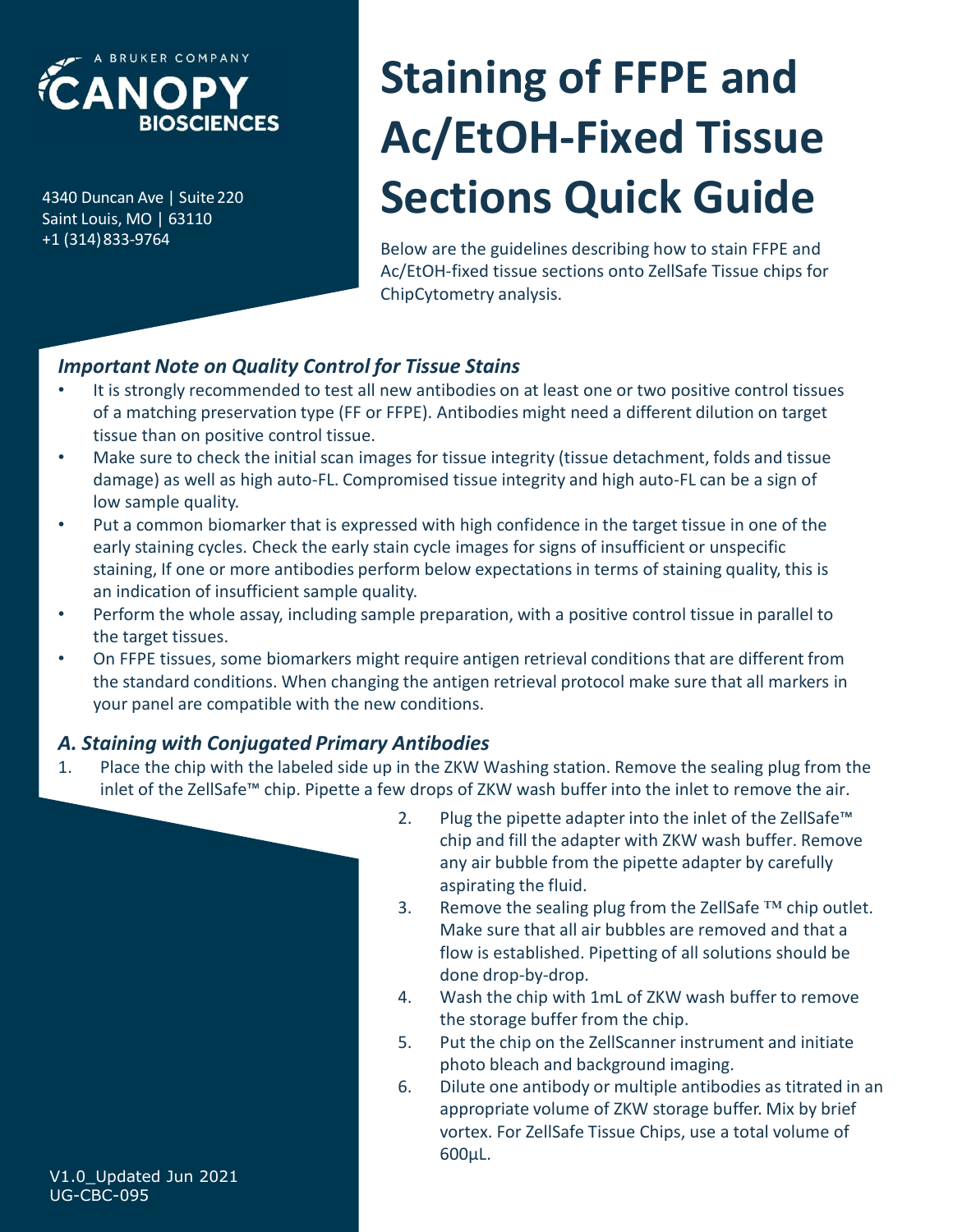# Staining FFRE & Ac/EtOH-Fixed Tissue Quick Guide

#### A. Staining with Conjugated Primary Antibodies Continued…

- **EXECUSE SECTS ACTER SACTER SECTS ACTES AS ACTER AS ACTER AND ASSESS USE ON THE ASSES AS ACTER AND ANTIBODIAL**<br>
7. Pipette the antibody solution dropwise into the adapter. Take care not to introduce air<br>
bubbles into the c bubbles into the chip.
- hour at room temperature for FFPE sections.
- 
- **Example 15 Minutes Accepts Accepts Continued Accepts Accepts Accepts Accepts Accepts Accepts Accepts Accepts**<br> **Example 15 Minutes at room temperature on chips continued...**<br> **Pipette the antibody solution dropwise into t Staining FFRE & Ac/EtOH-Fixed Tissue Quick**<br> **A. Staining with Conjugated Primary Antibodies Continued...**<br>
7. Pipette the antibody solution dropwise into the adapter. Take care r<br>
bubbles into the chip.<br>
8. Incubate for 10. Wash at least 3x with ZKW wash buffer for 5 minutes at each wash, for a total of 15mL, with a 2–5-minute pause between the wash steps. Repeat washing with 5mL ZKW wash buffer right before the scan if there was a longer time gap between the last wash cycle and the scan. 14. Total may with Congugated Primary Antibodies Constructed...<br>
14. Straining With Conguist and scan procedure as the scan procedure as the scan procedure as the hip.<br>
16. Include for 15 minutes at room temperature on chi i. Dollary and the chip.<br>
In the chip.<br>
In the chip.<br>
In the chip.<br>
In the chip.<br>
In the chip.<br>
In the chip.<br>
In the chip.<br>
In the chip sections.<br>
It and least 3x with ZKW storage between the wash steps. Repeat washing<br>
IS cubate for 15 minutes at room temperature on chips containing FF section<br>cur at room temperature for FFPE sections.<br>
"Ash with 1mL ZKW storage buffer.<br>
"Ash at least 3x with ZKW wash buffer for 5 minutes at each wash, for designation temperature for FFPE sections.<br>
Yash with 1mL ZKW storage buffer.<br>
Yash at least 3x with ZKW wash buffer for 5 minutes at each wash, for a t<br>
SimL, with a 2–5-minute pause between the wash steps. Repeat washing 10. Wash at least 3x with ZKW wash buffer for 5 minutes at each wash, for a total of<br>15ml, with a 2-5-minute pause between the wash steps. Repeat washing with 5ml<br>2KW wash buffer right before the scan if there was a longer **11. Scan on ZellScanner ONE. Repeat washing if back diffusion of an Dispertent on American of the matrices in the matrices in the matrices in the diagrets. Take care not to introduce air bubbles into the chip.<br>
17. Piette Example 12. Computer Assume Convention Constraining Assume Assume Assume Assume Assume Assume Assume Assume Assume Assume Assume Assume Assume Assume Assume Assume Assume Assume Assume Assume Assume Assume Assume The Se 13. For the stain in the single cell level that the single cell level staining with Conjugated Primary Antibodies Continued...**<br>
17. Pipette the antibody solution dropwise into the adapter. Take care not to introduce air<br>
- 
- 
- 15mL, with a 2-5-minute pause between the wash steps. Repeat w<br>
ZKW wash buffer right before the scan if there was a longer time ga<br>
last wash cycle and the scan.<br>
11. Scan on ZellScanner ONE. Repeat washing if back diffu ZKW wash buffer right before the scan if there was a longer time ga<br>
last wash cycle and the scan.<br>
11. Scan on ZellScanner ONE. Repeat washing if back diffusion of antibo<br>
12. Repeat A5-A11 until all desired markers have Dilute DNA dye in ZKW storage buffer as titrated, pipette into the chip and incubate 5-15 minutes at room temperature.
- -
	-
	-

Note: DNA dyes are not photo-bleachable.

- 
- 
- 
- 

#### B. Staining with Primary and Secondary Antibody Pair

- ondary antibodies present on the tissue. A<br>y solution might be necessary to avoid<br>e photo bleach and background imaging.<br>ne of ZKW storage buffer. Mix by brief<br>al volume of 600μL.<br>Page 2 must be applied in the first staining cycle(s). Make sure that primary antibodies in<br>later cycles do not cross-react with the secondary antibodies present on the tissue. A<br>blocking step with isotype control antibody soluti last wash cycle and the scan.<br>
11. Scan on ZellScanner ONE. Repeat washing if back diffusion of antiboration<br>
12. Repeat A5-A11 until all desired markers have been stained.<br>
13. For biomarker quantification on a single cel 12. Repeat AS-A11 until all desired markers have been stained.<br>
13. Fo biomarker quantification on a single cell level staining with a DNA-binding dye is recommended<br>
Dilute DNA dye in ZKW storage buffer as titrated, pipet must be applied in the first staining cycle(s). Make sure that primary antibodies in later cycles do not cross-react with the secondary antibodies present on the tissue. A blocking step with isotype control antibody solution might be necessary to avoid cross-reaction. i. DAPI; FS395 & FS421<br>
iii. Propidium lodide\*; FS50<br>
Note: DNA dyes are not photo-bleachable.<br>
15. For chip storage, rinse the chip 2 times with 1 ml. of sterile storage buffer.<br>
16. Tightly seal the chip outet with the s ii. Hoechst<sup>®</sup>; F5395 & FS421<br>
iii. Propidium lodide<sup>®</sup>; F5560<br>
Note: DNA dyes are not photo-bleachable.<br>
15. For chip storage, rinse the chip 2 times with 1 ml. of sterile storage buffer.<br>
16. Tightly seal the chip outer
	-
	- vortex. For ZellSafe Tissue Chips, use a total volume of 600µL.